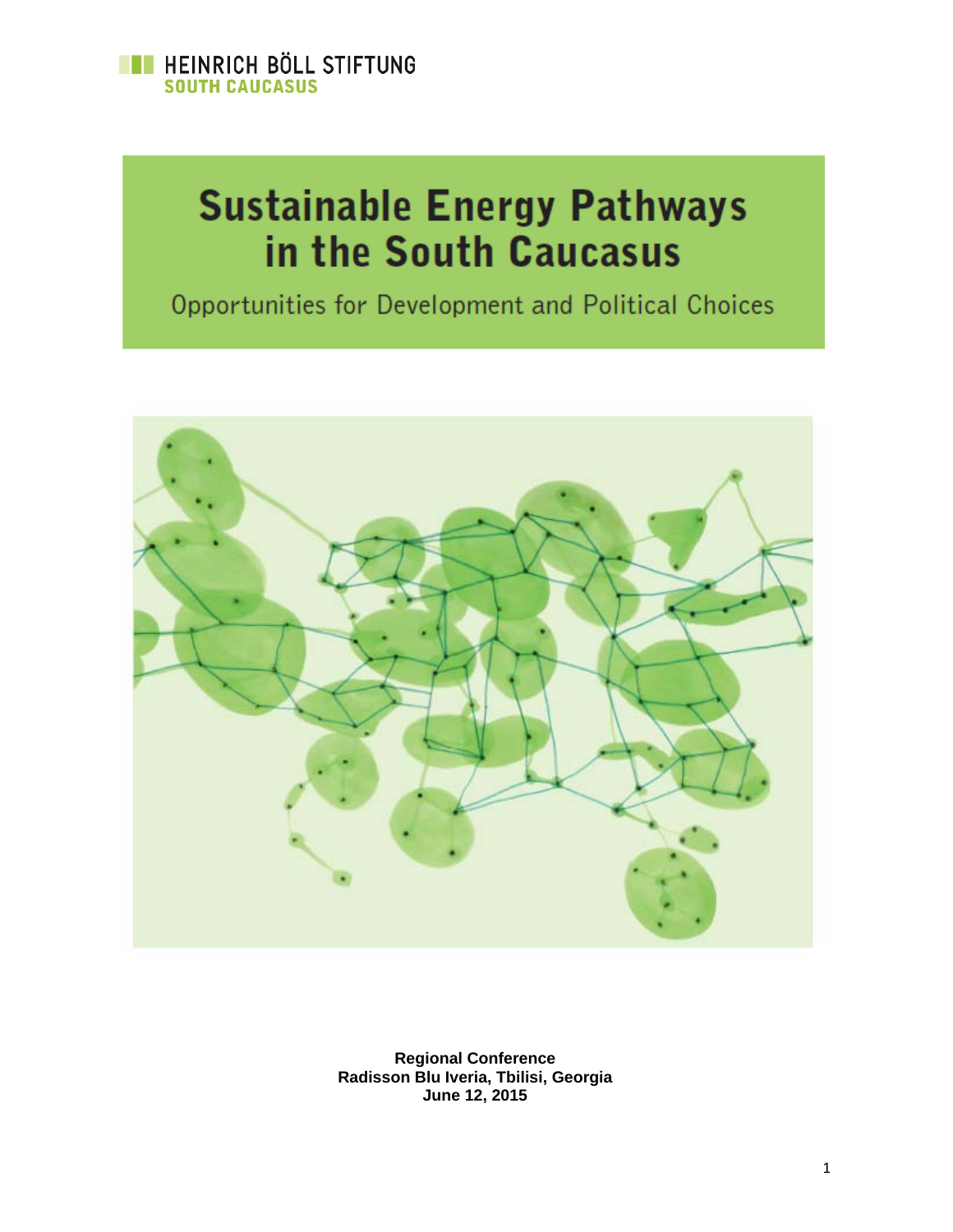## **South Caucasus Energy Pathways: Opportunities for Development and Political Choices**

On June 12, 2015, the South Caucasus Regional Office of the Heinrich Boell Foundation (HBF SC) organized the regional energy conference bringing together the representatives of academia, politicians, civil society, governmental organizations and international organizations, from Armenia, Azerbaijan and Georgia to discuss the prospects of the sustainable energy systems in the South Caucasus Countries.

At the Conference Heinrich Boell Foundation presented its regional energy study South Caucasus Energy Pathways: Opportunities for Development and Political Choices. Specially for this occasion, HBF SC has invited Mr. Hans-Joseph Fell - German Green Politician (former MP 1998-2013) and the leading author of the key renewable energyrelated legislation of Germany, as a keynote speaker.

The sessions of the Conference focused on: 1) current trends of the economic and energy development of South Caucasus countries, 2) costs and prospects of energy efficiency and renewable energy technologies in the region, 3) environmental and social impacts of the current energy systems in the South Caucasus and 4) climate politics and preparation for  $COP 21<sup>st</sup>$ 

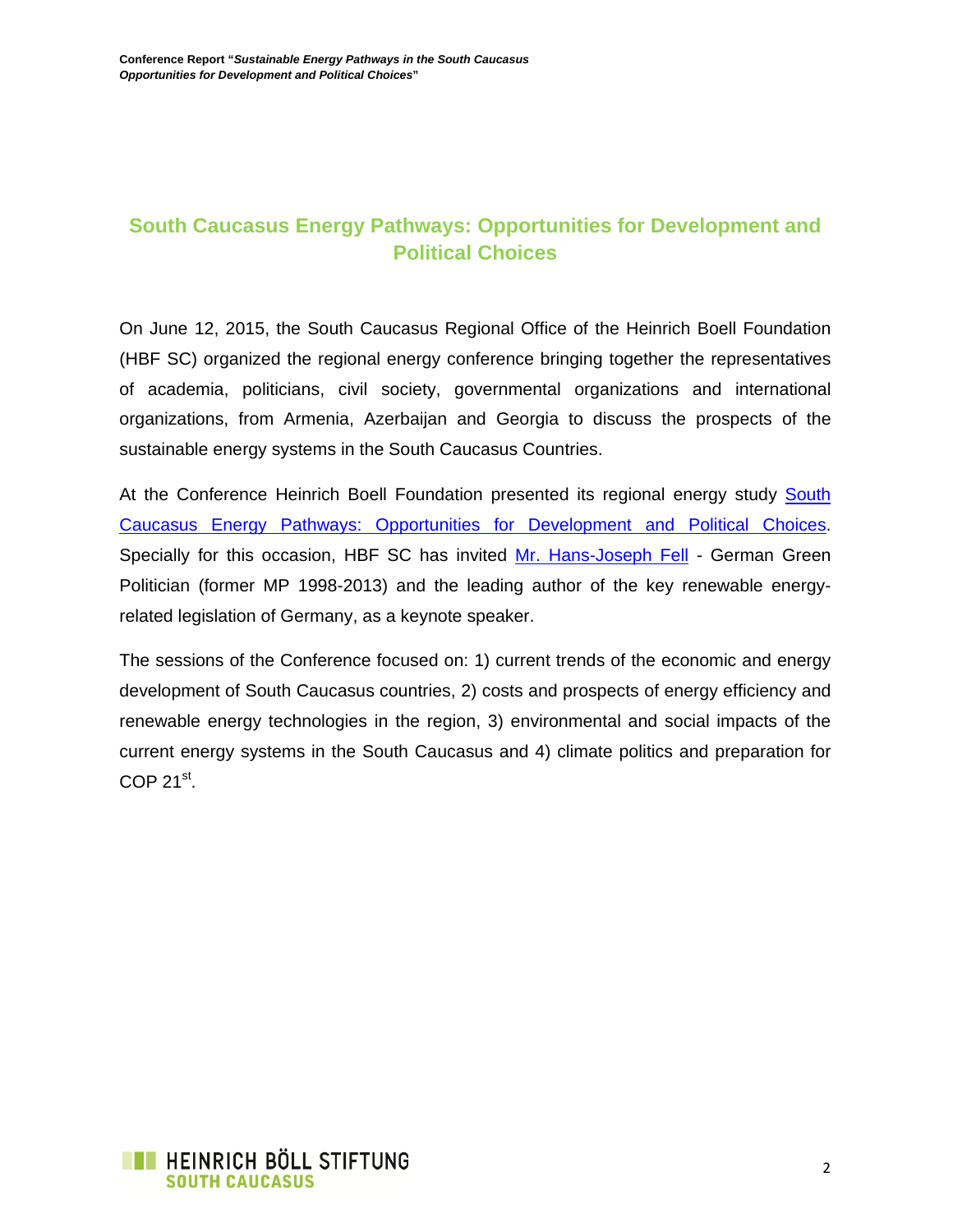# **Contents**

| $\mathbf{1}$ |                                                                                                                                                                      |  |
|--------------|----------------------------------------------------------------------------------------------------------------------------------------------------------------------|--|
| $2^{\circ}$  |                                                                                                                                                                      |  |
| 3            |                                                                                                                                                                      |  |
| 4            | Presentation of Heinrich Boell Foundation's Energy Study Sustainable Energy<br>Pathways in the South Caucasus: Opportunities for Development and Political Choices 6 |  |
| 5            | Session 1: Energy Sector in South Caucasus Countries: Trends and Challenges  7                                                                                       |  |
| 6            | Session 2: Costs and Prospects of Energy Efficiency and Renewable & Energy Saving                                                                                    |  |
| $7^{\circ}$  | Session 3: Environmental and Social Impacts of the Current Energy Systems in the                                                                                     |  |
| 8            |                                                                                                                                                                      |  |
| 9            |                                                                                                                                                                      |  |

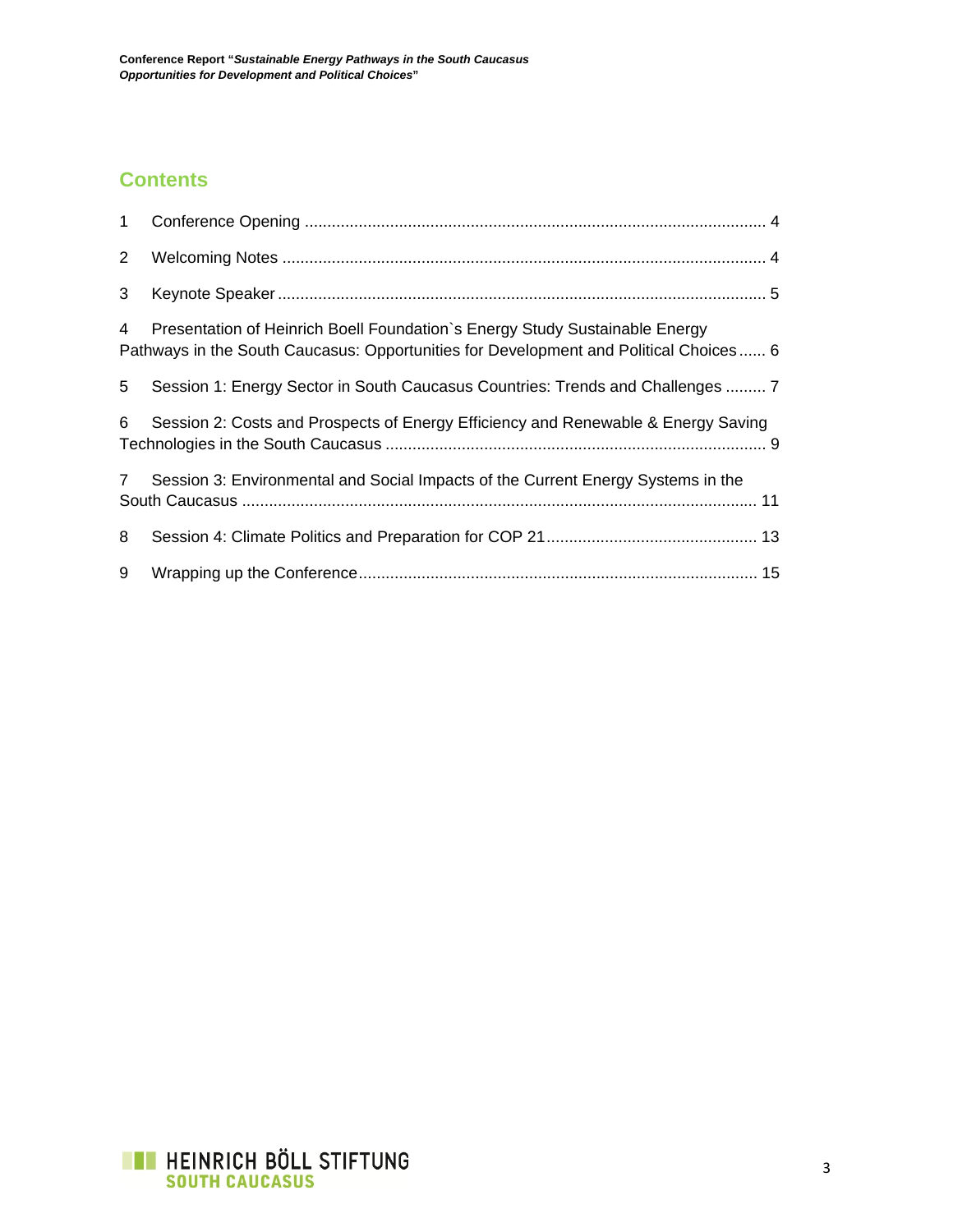## *1 Conference Opening*

**Nino Lejava, Director of the South Caucasus Regional Office of the Heinrich Boell Foundation** 

Ms. Lejava welcomed all participants of the conference, explaining that the use of renewable energy sources and energy efficiency issues like smart energy facilities and even smart houses are not futuristic, but realistic. In Germany, as in many other western countries, this change was slow, and it was possible due to a change of values and the shift to supporting ecologically sustainable policies in the decades following the release of "The Limits of Growth" in 1972. What Germany is doing in this field is important, and it is important that it is exporting this to other countries as well. The South Caucasus Regional Office of the Heinrich Boell Foundation in 2014 started implementing a programme on climate change that advocates transparent change in energy policy and the shaping of sustainable energy systems in the region. The programme aims to analyse the situation in the South Caucasus countries through the lens of international experience and highlight the factors of mutual influence of the energy sector and climate change.

## *2 Welcoming Notes*

**Katharina Derkorn, Head of Development Cooperation, Embassy of German Federal Republic in Georgia**

In her welcoming note, Ms. Derkorn stressed that Germany is supporting the energy sector of all the three countries in the South Caucasus. She also said that it is special that people from Armenia, Azerbaijan and Georgia are participating at the conference, as one usually sees the countries in differences. It is very important to see their energy sectors linked to each other. Although some projects may be controversial, Germany sticks to its decisions to support certain sectors and at the same time is working towards introducing standards in those sectors rather than withdrawing from them and leaving to others who don't care about the standards. The German Embassy considers Heinrich Boell Foundation as their partner in this sector, although the latter uses to stress on its independence.

#### **Mariam Valishvili, Deputy Minister, Ministry of Energy of Georgia**

Ms. Valishvili emphasized that the political priorities of Georgia right now are linked to the Association Agreement with the EU, which will introduce new and stricter standards to different sectors including the energy sector. Nevertheless, it is also important to cooperate with the neighboring countries despite their political choices. Ms. Valishvili highlighted the three main priorities: 1. Diversification of energy sources, which means working together with the neighbors as well as with other countries, 2. a better use of national resources, including renewable energy sources, and 3. Energy efficiency. Georgia shares its priority of establishing a healthy energy market with its neighbors, and though the country is directing to Europe, it doesn't forget that it has old partners in the region.

#### **Teimuraz Murghulia, Deputy Minister, Ministry of Environment and Natural Resources Protection of Georgia**

Mr. Murghulia pointed out that energy is one of the most important drivers of economy and politics in the region and emphasized that year 2015 is crucial because of national and international

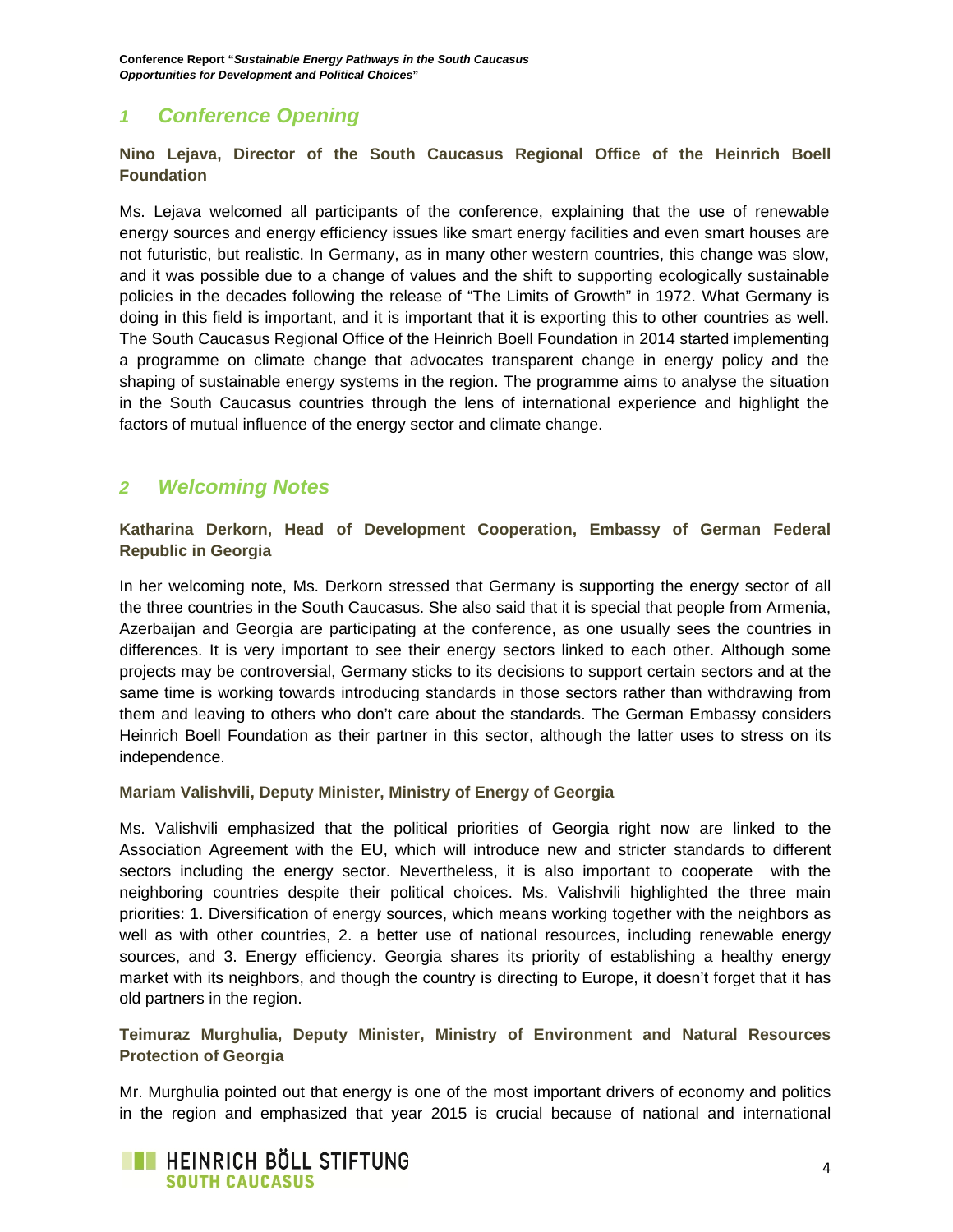decisions at UN Climate Change Conference negotiations. For a development in the right direction, wide participation is important, not only from international donors but society. Georgia is going through the process of bringing its legislation close to EU directives. The new Georgian law on Environmental Impact Assessment is the first step; also, the ministry has already started working on introducing the Strategic Environmental Assessment (SEA) and Energy sector is the very first one which will go through SEA. Although the widely used hydro energy is renewable, the focus must shift to less harming forms of renewable energies.

## *3 Keynote Speaker*

**Hans-Josef Fell, President of Energy Watch Group, Member of German Parliamentary Group Alliance 90/the Greens (1998-2013)** 

Mr. Fell responded to the speeches of the government representatives, saying that it is a very good sign that Georgia has undertaken a way towards renewable energies. According to Fell, the biggest political challenges of today's world are all connected to the use of fossil and nuclear energy. Climate issues and the problem of peak oil can be solved by two strategies: the first one is stopping greenhouse gas emissions, not just reducing them. Fell stressed that there is no lack of energy for doing so, just a lack of technology. The second one is taking out carbon from the atmosphere, via the creation of bio-coal and reforestation measures, as well as greening deserts and focusing on organic agriculture. Only countries being independent from fossil fuel import are free of pressure from outside – a switch to 100 percent renewables will therefore also contribute to a more peaceful world. The global trend now is a withdrawal from fossil investments, because of the fear that these are going to be stranded investments ("Carbon Bubble"). There is a double pitfall for fossil and nuclear energy investments: rising prices will make customers switch to renewables, declining prices will make investors withdraw from fossil and nuclear investments. As a result the trend is clearly going to renewable energies, and technology and political as well as private initiatives are developing faster than imagined. As prices for solar panels drop, since 2010 it is cheaper for a developing country to invest in renewable energy than in nuclear. Today wind and solar systems are the cheapest ways to produce power.

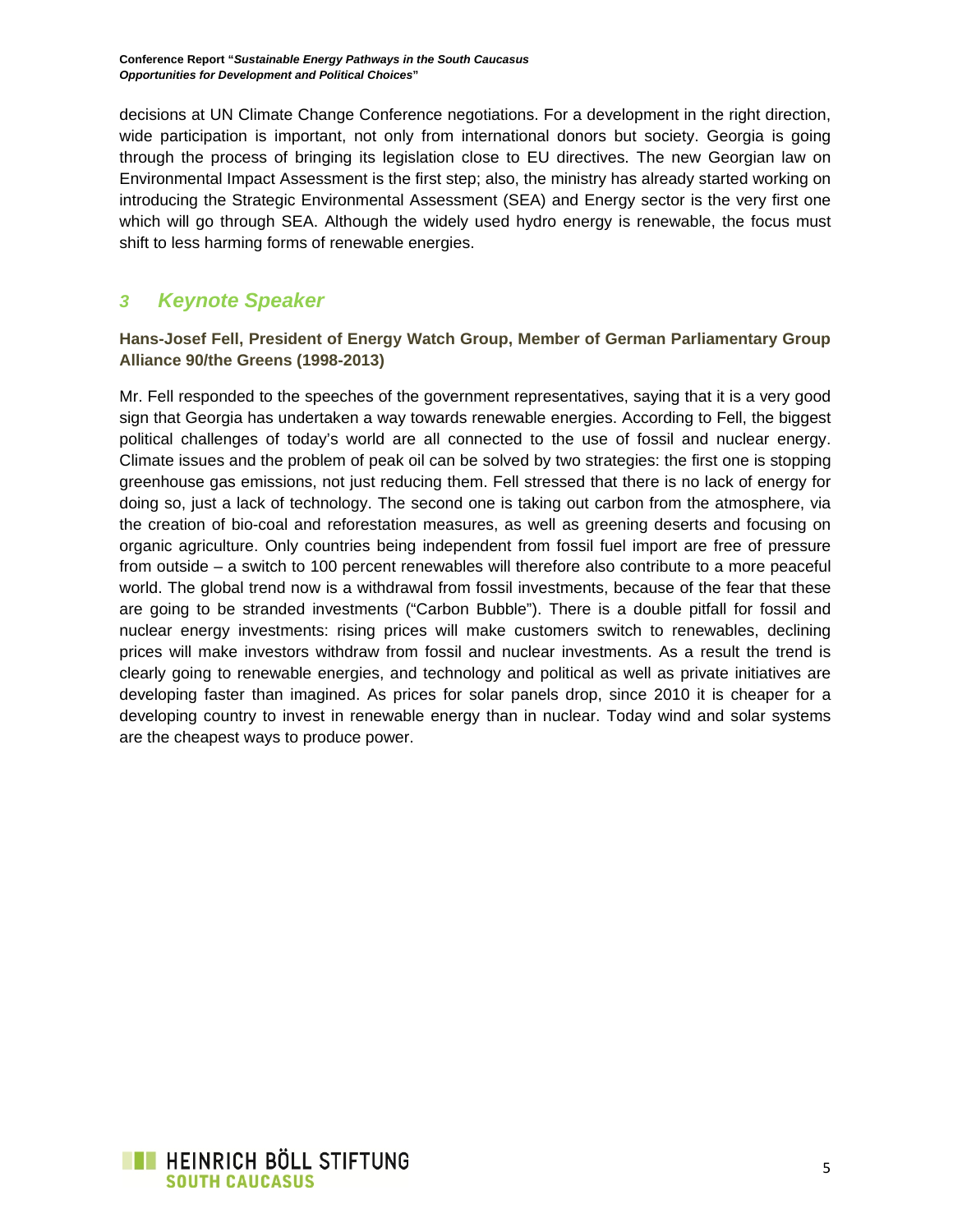## *4 Presentation of Heinrich Boell Foundation`s Energy Study Sustainable Energy Pathways in the South Caucasus: Opportunities for Development and Political Choices*

#### **Petra Opitz, DIW Econ**

Before presenting the key findings of the Regional Study *Energy Pathways in the South Caucasus: Opportunities for Development and Political Choices*, Ms. Opitz shared her impression that the vision of Mr. Fell and the will of the Georgian government seem to fit very well. Concerning the Regional Study, it was the first attempt to analyze the current situation in the three countries of the South Caucasus region. All of them went through the challenging way of transforming the inherited energy system designed for regional integration within the Soviet energy market into the national energy markets. They have great differences when it comes to issues like national fossil energy resources, a secure and stable energy supply and energy export potential, and have different intentions and strategies on economic integration. The three countries are now stabilizing and beginning to export energy, but on very different levels. All the three countries need to refurbish old power plants and to establish new ones, the three main pillars for further development should be energy efficiency, renewable energies and interregional energy trade, especially for renewables. Energy efficiency itself has huge potential in the South Caucasus, which is poorly developed so far. Especially on the demand side there is nearly nothing done by now. As energy efficiency measures can be much cheaper than investments in renewable energies, these are likely to pay off. Main obstacles in this sector are the low electricity and heat tariffs, which make these investments not profitable at the moment, and the lack of understanding for energy efficiency measures as sources of energy supply. The main proposals for all the three countries include the development of a regional electricity market, the development of an appropriate legal and economic framework for energy efficiency measures, the development of new approaches for heat supply and the development of attractive public transport.

#### **Questions & Answers**

**Liana Jervalidze** wanted to know more about the role of base load in future energy transition systems. **Mr. Fell** explained that he considers base load as an old system not needed anymore; what the countries need now is to create the system that balance a mix of all renewable energies, this means that we have to think about a new system with storages and smart connection with heating and cooling systems as well as of electrical grids and batteries. All those will make base load systems unnecessary. **Ms. Opitz** also stressed that storages will play a main role in the future.

**Mamuka Gvilava** stressed on the impacts of hydro power plants on the environment and asked if there could be a lock-in effect of hydro power technology as well. **Mr. Fell** said hydro is a renewable source, but it must be organized in a sustainable way. Therefore countries shall concentrate on small hydro power plants rather than big ones, and still on a sustainable way of construction and maintenance. The same goes for bioenergy. One must also consider that in contrast, nuclear or fossil energy can never be sustainable. **Ms. Opitz** pointed out that while it is true that hydro power was a peak load in Georgia in the past, gas has much more potential for a lock-in effect. The liberalization of the Georgian energy market somehow was misunderstood as "the market solves every problem", but politics need to set the right frameworks. As energy demand will rise, energy efficiency must be seen as an energy supply source. With using this potential, there might not even be much need for new power plants, be them hydro or fossil ones.

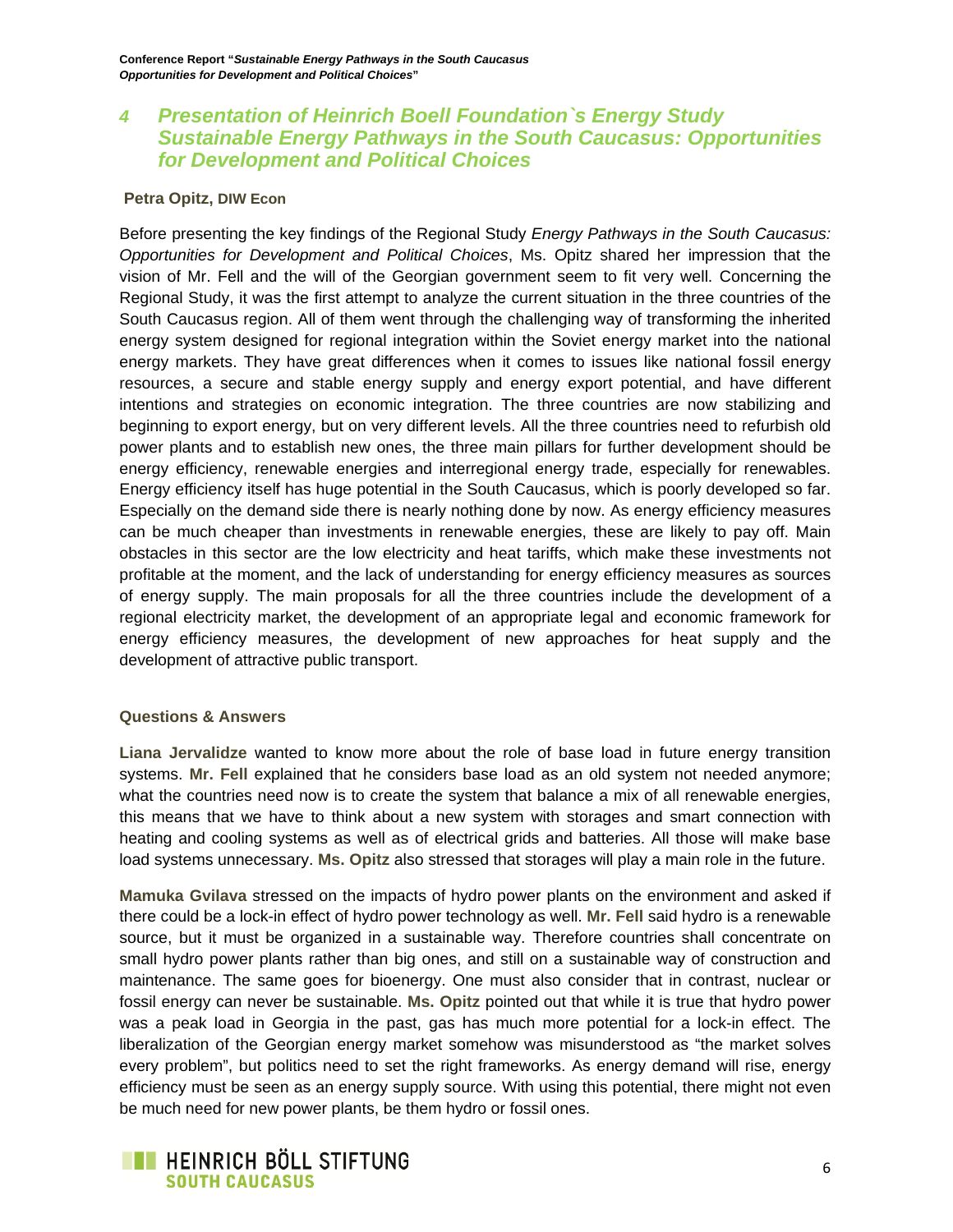## *5 Session 1: Energy Sector in South Caucasus Countries: Trends and Challenges*

Speakers:

**Temur Gochitashvili** (Georgia) – Georgian Oil and Gas Corporation

**Vahan Sargsyan** (Armenia) – Scientific Research Institute of Energy of Armenia

**Farid Guliyev** (Azerbaijan) – Jacobs University of Bremen, School of Humanities and Social Sciences, Independent Consultant

Moderator: **Tamar Antidze**, Climate Change Program Coordinator, South Caucasus Regional Office of Heinrich Boell Foundation

**Mr. Gochitashvili** showed that the Georgian energy sector is mainly based on imported fossil energies. When it comes to the oil and gas sector, Georgia has prospects at the shelf of the Black Sea, which were not extracted at all yet, mainly because an important part of it lies on the territory of Abkhazia. In terms of oil and gas transit, Georgia is the regional leader and wants to further expand its role to becoming a major energy hub. As long as our economies depend on fossil energies, gas is the least harmful one. TAP, TANAP and AGRI are the three international projects Georgia together with Azerbaijan are involved in. Georgia has officially expressed the political will to access the Europe and the way towards EU is an opportunity but also challenge for Georgia. The country is now obliged to introduce standards and transparency and avoid monopolies. One significant challenge is an uninterrupted gas supply. In 2008, pipelines were under treat due to the conflict with Russia, and as many pipelines run through mountainous regions, natural disasters like landslides are a constant threat to them. Mr. Gochotashvili pledged for more usage of hydro power in Georgia, as it only uses 20 percent of its potential so far. Hydro power could be used to cover peak demand in the whole South Caucasus region. In conclusion, the Georgian energy sector should use more renewable sources, including hydro power, local and interregional infrastructure should be developed, strategic reserves should be created, and the legislation should be harmonized in the region, to establish a regional energy market comparable to that of the EU one day.

**Mr. Sargsyan** said that the Armenian energy sector at the moment is fully self-sufficient and connected to international gas pipelines from Russia (via Georgia) and Iran. Energy transmission lines to all neighboring countries do exist, but connections to Azerbaijan and Turkey do not operate due to the political situation. Future investments in Armenia include the extension of the Nuclear Power Plant's lifetime until 2027 and the construction of a new one is beginning in 2027, the construction of the new high voltage energy transmission lines connecting the country to Georgia as well as to Iran, the development of around 700 MW of renewable energy sources and the construction of two new thermal power plants until 2027. There are agreements with Iran on seasonal electricity exchange to "store" electricity during summer and use it in the winter and to exchange gas for electricity. Agreements with Georgia include the parallel operation of power systems, the supply of electricity in emergency situations and instructions on the operational dispatch of the power systems of both countries. The benefits of a better regional transportation infrastructure will include the export of Armenian base power to Georgia in winter times (which will be possible through the use of the new nuclear power plant), electricity supplies from Georgia to Armenia in spring and summer time, the increase of seasonal electricity exchange with Iran and the supply of peak power in Georgia, which would allow Georgia to increase its peak power supplies to Turkey.

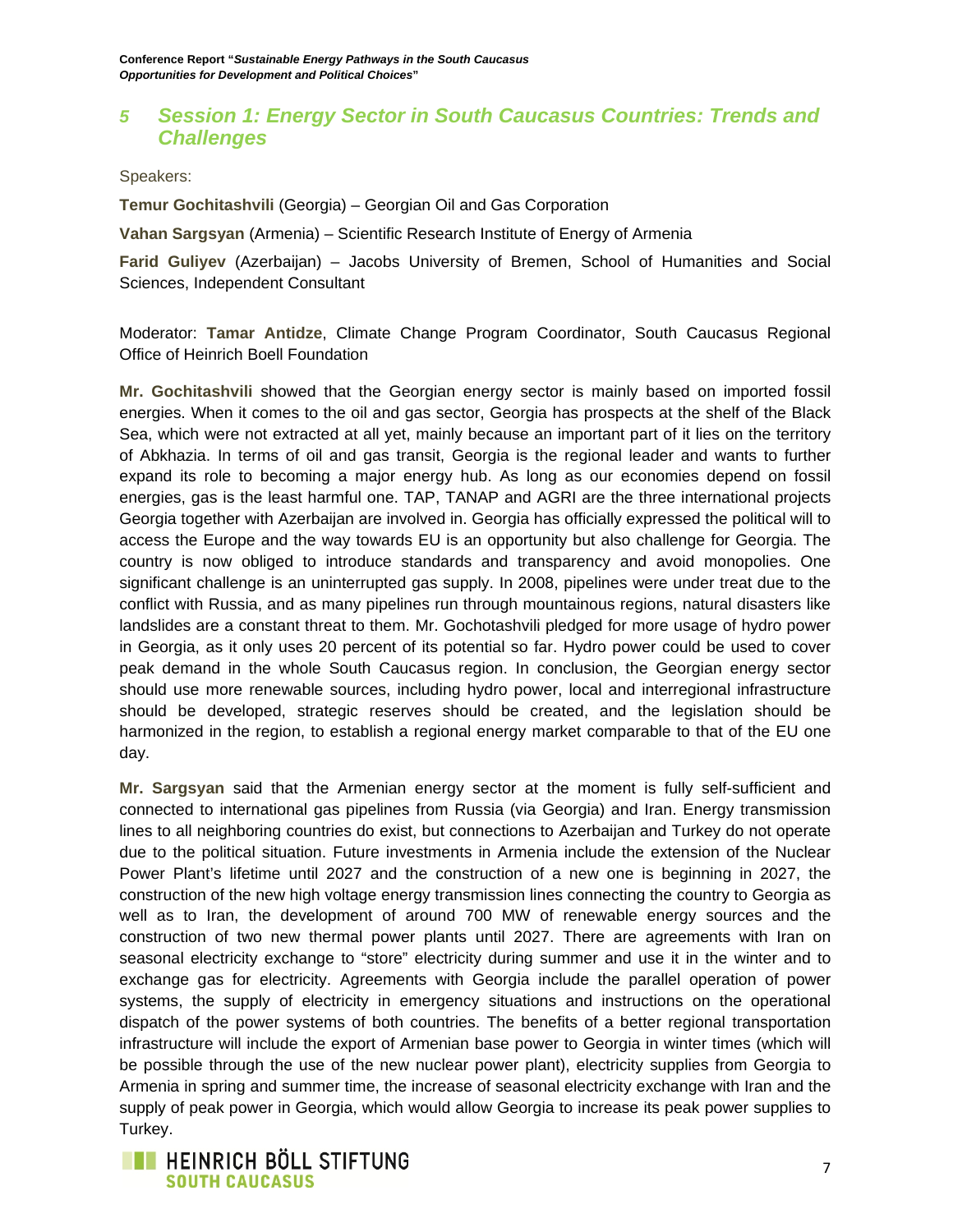**Mr. Guliyev** in his presentation focused on the key challenges Azerbaijan is facing to: the "*resource curse*" meaning that oil-driven economies like Azerbaijan are vulnerable in terms of oil-prices and have to face challenges in revenue management, fiscal transparency in public investments and long-term sustainability issues. There is a rhetorical recognition of the need to end oil dependence of the country, and that economy needs to diversify. A "*Vision 2020*" has been adopted to promote diversification, opening businesses was made easier, infrastructure was renewed and events like the European Games 2015 are hosted. But the actual progress is not very high: private business environment is weak, basic social services are still poorly developed and the dependency on oil exports is still very high. The second challenge for Azerbaijan is an energy market without market institutions. State-owned monopolies, crony capitalism, excessive state intervention and stalled economic reform are hindering development in energy sectors outside of oil and gas. Mr. Guliyev's impression was that Azerbaijan will not develop the renewable energies sector if there is no need to do so. He recommended more effort concerning transparency when it comes to oil revenues, the strengthening of democratic institutions, opening up the energy sector to regional and international competition and the separation of production from transmission and distribution of fuels.

#### **Discussion**

**Irakli Samkharadze** remarked that adaption of European standards will mean technical problems and high levels of legal frameworks for Georgia and wanted to know how this change will be undergone and if it may be a burden for Georgian companies. **Mr. Gochitashvili** responded that the integration process will indeed be a huge challenge for the country, but it is a political decision, not an economic one, Georgia wants to be a part of the European family. Another challenge regarding this will be the fact that between Georgia and the European Union lies Turkey, which might not be a problem for energy transition, but for gas transition it could be. By 2023 to 2025, Georgia will change problems concerning legislation and standardization issues which will probably be painful. Overall, Georgian laws are very close to the European standard, but it lacks implementation.

**Liana Jervalidze** wanted to know how Armenia wants to deal with the huge investment costs and the ecological threat of a new nuclear power plant. **Mr. Sargsyan** responded that the new nuclear power plant will, if the final decision for it is made, be built on the site of the actual one. This place was chosen and already prepared in Soviet times, which should reduce investment costs. Also, the site is considered to be safe.

**Petra Opitz** asked how the gas prices are accounted and argued that market prices for gas would generate gas revenues and also increase the willingness to implement energy efficiency measures. **Mr. Gochitashvili** responded that Georgia will open its market step by step, as one still has to take into account that there are many people in the country for whom higher gas prices would be problematic. Nevertheless the actual policy of delivery to everyone at a minimum price is also problematic as one can see that the richest three percent of Georgia's population are consuming as much gas as the poorest 40 percent.

**Murman Margvelashvili** wanted to know if there are any goals specified concerning the potential energy flows between Armenia, Georgia, Iran and Russia. **Mr. Sargsyan** responded that the countries have only expressed their will to deepened cooperation so far, agreements will be made from 2018 on. Nevertheless, cooperation is making steps forward, for example this spring parts of the Armenian electricity system were shut down to use the Georgian one and vice versa.

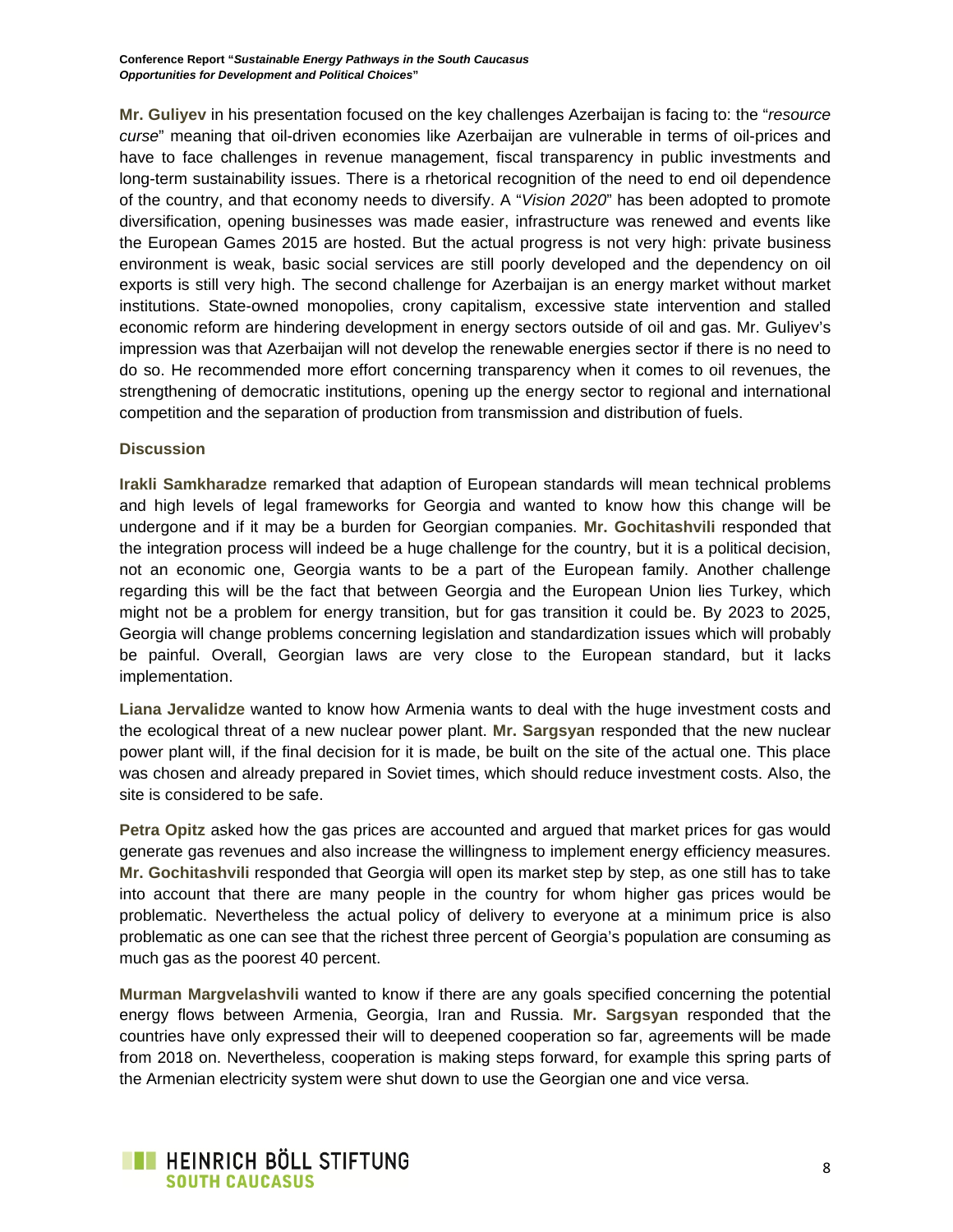## *6 Session 2: Costs and Prospects of Energy Efficiency and Renewable & Energy Saving Technologies in the South Caucasus*

Speakers:

**Giorgi Abulashvili** (Georgia) – Energy Efficiency Center of Georgia **Murman Margvelashvili** (Georgia) – World Experience for Georgia **Jahangir Efendiev** (Azerbaijan) **–** Independent Energy Expert **Astghine Pasoyan** (Armenia) – Foundation to Save Energy **Alen Amirkhanian** (Armenia) – The American University of Armenia, Acopian Center for **Environment** 

Moderator: **Vahram Jalalyan**, UNDP Armenia

**Mr. Abulashvili's** presentation was about energy saving potential in residential housing. He stated that the South Caucasus countries consume much less energy than the European OECD member states, but at the same time use this energy four times less efficiently than they. Residential buildings, industry and transport sector are the most energy intensive sectors in Georgia, the building sector is the most energy intensive in all the three South Caucasus states. When it comes to transport, Georgia has to be in contact with the exporters from Europe, because most of the cars in Georgia are exported from Europe and they don't fit emission standards there anymore. Energy efficiency has to improve in the long run, but one has to be aware that energy consumption is likely to rise in the future. The most positive forecast scenarios see Georgia's consumption standard staying where it is now. In Georgia's building sector nowadays energy efficiency is widely used as a marketing trick, because there are no standards implemented so far. Buildings are generally very energy intensive, there are no regulations and no targets set and no steps being taken towards reduction so far. The government released documents concerning this issue lately and is starting to work on Energy Efficiency Strategy, but Mr. Abulashvili mentioned that there are reasons to be skeptical about that. He stated that a developed and efficient emissions market like in the European Union would be the best method to face the problem of energy efficiency and CO2 mitigation.

**Mr. Margvelashvili** focused on the role of renewable energies in Georgia, saying that, as wind energy is now as cheap as hydro energy and the prices for solar energy decreasing fast, renewables will very soon become a mainstream. In Georgia there is a seasonal disbalance of supply and demand and investments depend on export. With a grid integration, hydro power plants could provide the balancing service for other renewable sources. He said that he sees a large misconception of what one should debate about: As it is already decided to implement European directives in Georgia, the question is not if, but when to introduce these directives, and if Georgia does this together with neighboring countries, which is supposedly easier and cheaper, or not. Mr. Margvelashvili believes that it should be done now since doing this later might be very difficult. Georgia needs a renewable energy action plan. The trend for solar power is increasing and Georgia has a lot of potential here. Hydro power plants have a seasonality problem and often have a bad impact on nature; therefore the focus should be on small plants, which are also easier to manage. Wind power has a potential for further expansion. When it comes to geothermals, models need to be introduced, but Mr. Margvelashvili sees potential here especially for agriculture in Western Georgia. Biomass could supply the same number of households that is now using wood, with sawdust having a potential that hasn't been discussed yet.

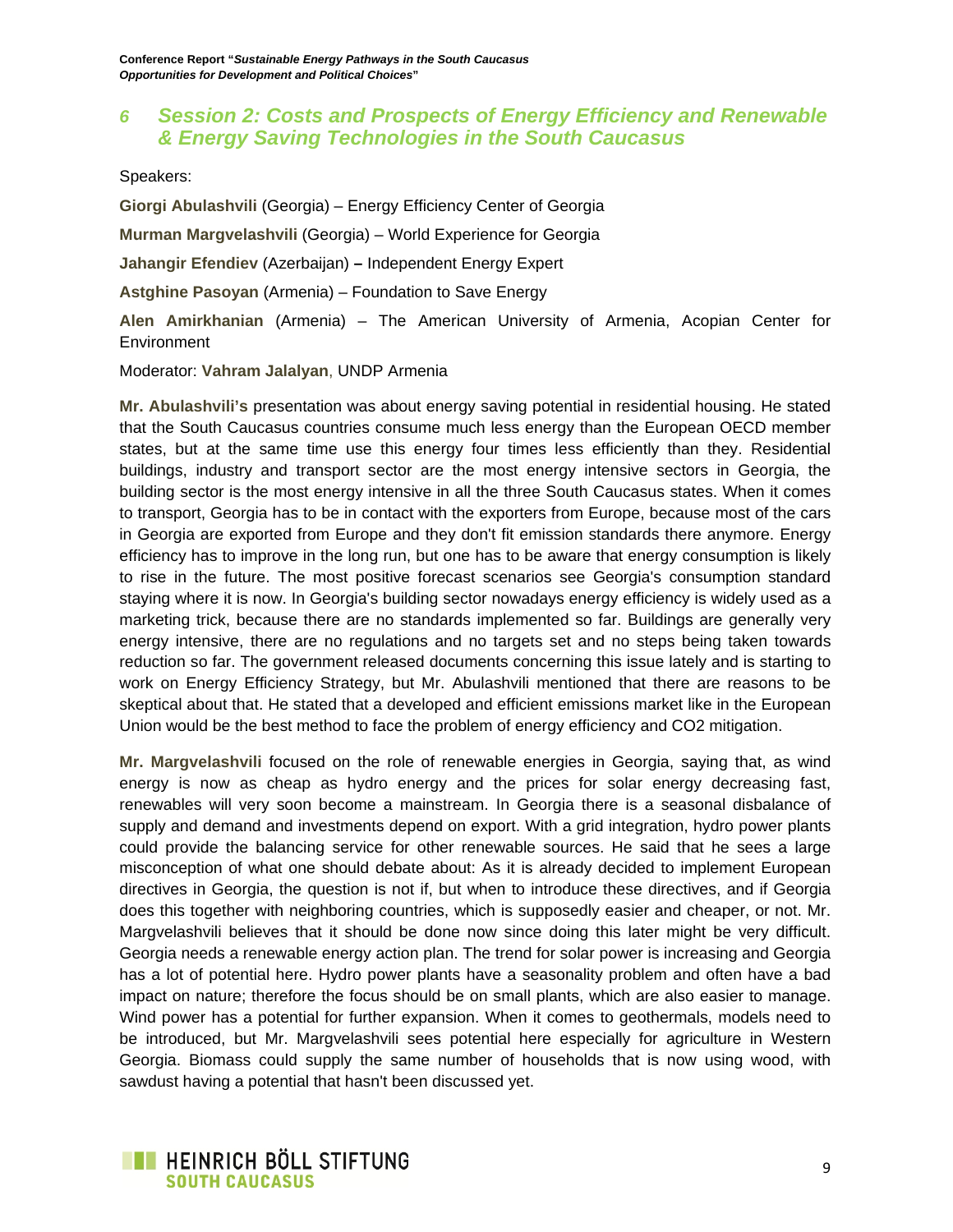**Mr. Efendiev** pointed out that though Azerbaijan has a basic legislation, it is insufficient so far. There is no state programme concerning energy efficiency. He stated that he doesn't believe that increasing tariffs for promoting renewable is the right thing. Instead he proposed a fund for financing, whose regulations have already been drafted recently. But still a lacking fund should be no obstacle for investment in renewable energy technologies. In Azerbaijan, solar energy has the highest potential. While most of the investment comes from the state, there are numerous model projects in the country, like wind farms, a bioenergy-gas-solar-complex and an agro-energy-project. The production of renewable support devices, like solar panels, has also started recently. When it comes to energy efficiency, households have the biggest share in energy consumption, while public buildings have better energy efficiency figures than private ones.

**Ms. Pasoyan** stated that energy demand is rising in Armenia, and renewable energies would help reducing an impending supply capacity gap and increase energy security. In this scenario, solar energy would help to save water at hydro power plants, which could then be used for peak loads, while geothermal energy could be used as a base load and would be available for peaks. The base of the pyramid however is energy efficiency, while economically, an implementation of renewables is "only likely" when energy efficiency potentials are used. Within the "Covenant of Mayors" and the "Sustainable Energy Action Planning" programs,  $CO<sup>2</sup>$  reduction targets are set and actions are taking place at a local level in many municipalities in Armenia. Concerning the financing of energy efficiency and renewables, five banks in Armenia have sustainable energy on-lending schemes, while 20 banks offer various energy efficiency and renewable energies loans for the households.

**Mr. Amirkhanian** concentrated on the costs of energy efficiency and renewable energy, highlighting the role of knowledge and capacity. He stressed that passive house standard is a tenth of the average thermal consumption of Armenian households. There are two challenges for implementing such standards in countries like Armenia: Firstly, such high standards are very knowledge intensive. Secondly, there has to be a demand for energy efficiency. The latter will develop as soon as prices for energy rise. When it comes to knowledge, it must be accumulated, transferred and spread all over the country. Therefore the pilot projects that are already being implemented in the different places of the country are very important. There also needs to be a search for synergies, as well as a very early start to implement such knowledge, for example in schools. Having the energy efficient school building means that you have a certain number of people who get used to this standard and culture.

#### **Discussion**

**Liana Jervalidze** mentioned that the interests for bank loans are very high and therefore useless for poor households wanting to improve their energy efficiency. **Ms. Pasoyan** responded that the interest rates for loans on energy efficiency measures are improving, at least in Armenia. She stated that energy efficiency is the best thing to help the poor and told that in Armenia huge amounts of money were used to keep gas tariffs low and to hide higher tariffs from the population, but this money would have better been invested in energy efficiency. **Mr. Abulashvili** told that international funds are financing energy efficiency measures in Georgia and said that one has to take into account that investments in energy efficient devices are decreasing energy costs, while investments in new and mostly bigger devices, like they are mostly common among the population, are increasing energy costs.

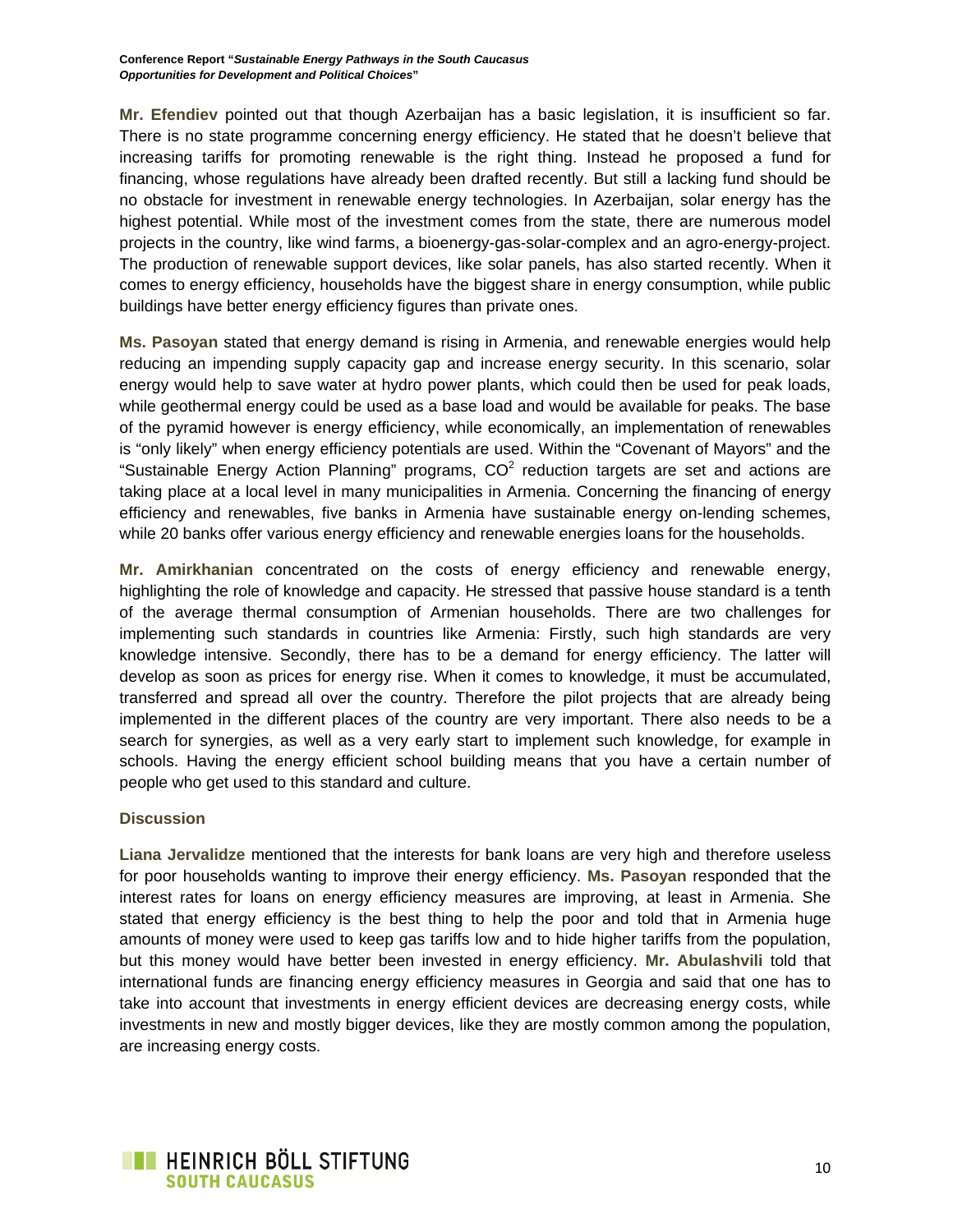## *7 Session 3: Environmental and Social Impacts of the Current Energy Systems in the South Caucasus*

Speakers:

**Irakli Macharashvili** (Georgia) – Green Alternative **Karine Danielyan** (Armenia) – Association for Sustainable Human Development **Inga Zarafyan** (Armenia) – Ecolur **Anna Samvel & Ida Bakhturidze** (Georgia) – Women in Europe for a Common Future

#### Moderator: **Tamara Gurchiani,** Lawyer

**Mr. Macharashvili** was gave examples of negative impacts of hydro power plants in Georgia. Problems of the current "business as usual"- approach are for example deficient environmental impact assessments, outdated hydrological data, deficient monitoring systems, the absence of spatial planning, an outdated system to assess availability of water resources, poor forest management or a lack of investment in maintenance and renovation of the facilities. In conclusion, hydro power plants, including small ones, are a threat to biodiversity in Georgia right now. Instead of "business as usual", Mr. Macharashvili proposed a "sustainable ecosystem management", including watershed management plans and funding, implementation of guidelines such as environmental impact assessments, a spatial planning policy, inventory and monitory of hydro resources, an updated system for water availability criteria and sustainable forest management.

**Ms. Danielyan** talked about the realization of the post Rio+20-process in Armenia. She stated that one has to meet between grassroots initiatives and high level decision-making, this is why there were discussions implemented between government representatives and civil society in Armenia. Sustainable development of energy is a top priority: At Rio Summit, there was an index of sustainable development created, by now there exists also an index of sustainable cities. Ms. Danielyan said she doesn't agree with the Armenian government about the role of hydro power plants, their impact on the biosystem is immense. Instead of concentrating on building small hydro power plants, there should be investments in solar energy and geothermals.

**Ms. Zarafyan** was mainly talking about the role of hydro power in Armenia, stating that environment is not resources only, but it is also for physical and psychological recreation of humans. When talking about the potential of hydro power in Armenia, investors often forget about the rising risks of draught. The technical equipment of Armenian hydro power plants is often very outdated, and they are often built in protected areas or in seismic zones with the risks of landslides. Some hydro power plants have contaminated water, which is not only a threat for nature, but for humans as well. Ecolur, together with the Ministry of Environmental Protection, tries to implement a new certification system for hydro power plants in Armenia.

**Ms. Samwel and Ms. Bakhturidze** presented their "gender sensitive nationally appropriate mitigation action" for the energy sector in Georgia. They implemented solar water heating in rural areas in Georgia (and to a smaller extent in Armenia and Azerbaijan too), where wood was mainly used for this purpose. As about 74 percent of Georgian woods are unsustainably managed, this simple solar technology has a positive impact on climate. Further on, people in rural areas save money, it doesn't have such a bad impact on health as woodfire, and women save time on the unpaid labor of preparing fire for cooking. The project also aimed for gender equality in the trainings on construction, maintenance and monitoring, which was achieved by 40 percent.

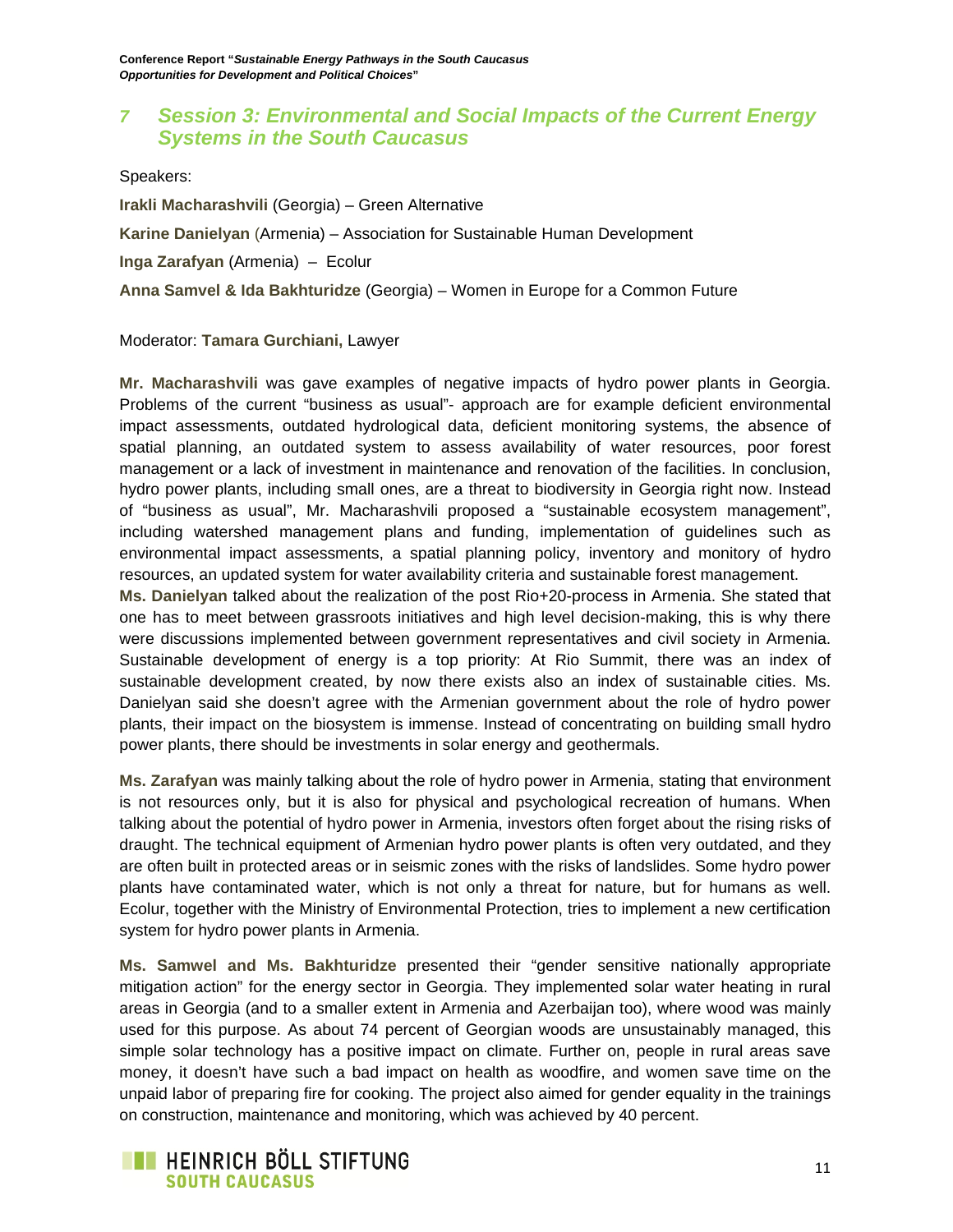#### **Discussion**

**Maia Tskhvaradze** stated that apart from solar water heating systems, burning firewood would be better than using gas, given the precondition of sustainably managed wood. **Ms. Samwel** responded that the problem is that most of the Georgian forest is not sustainably managed, but that any approach to change that would be supported by her.

**Liana Jervalidze** stated that also small hydro power plants can't be a solution and wanted to know if there are any figures for the share of small and big hydro power plants in Armenia. She also was interested in calculations regarding the potential for solar power in square meters in Georgia and Armenia. **Ms. Zarafyan** answered that she doesn't differentiate between small and big hydro power plants, as the figures for these come from the state, which also doesn't differentiate**. Ms. Danielyan** said that there are perfect conditions created for hydro energy in Armenia and that the focus needs to be shifted to solar energy. **Ms. Samwel** said there are no such calculations existing for solar power, but according to her information the installation of one solar water heating systems costs about 1000 Lari.

**Mamuka Gvilava** was interested in the funding source for Armenian hydro power plants and gave the example of a Georgian hydro power plant which was considered to be designed according to a "best international practice" and funded by KfW. It was impacted by two landslides and two floods so far. **Mr. Macharashvili** added that the project was considered to be designed according to "best practice" by the developers, not by the government. **Ms. Zarafyan** answered that the funding source for Armenian hydro power plants is mainly private investments, but also KfW and other development banks. The European Development Bank is also interested in funding such projects.

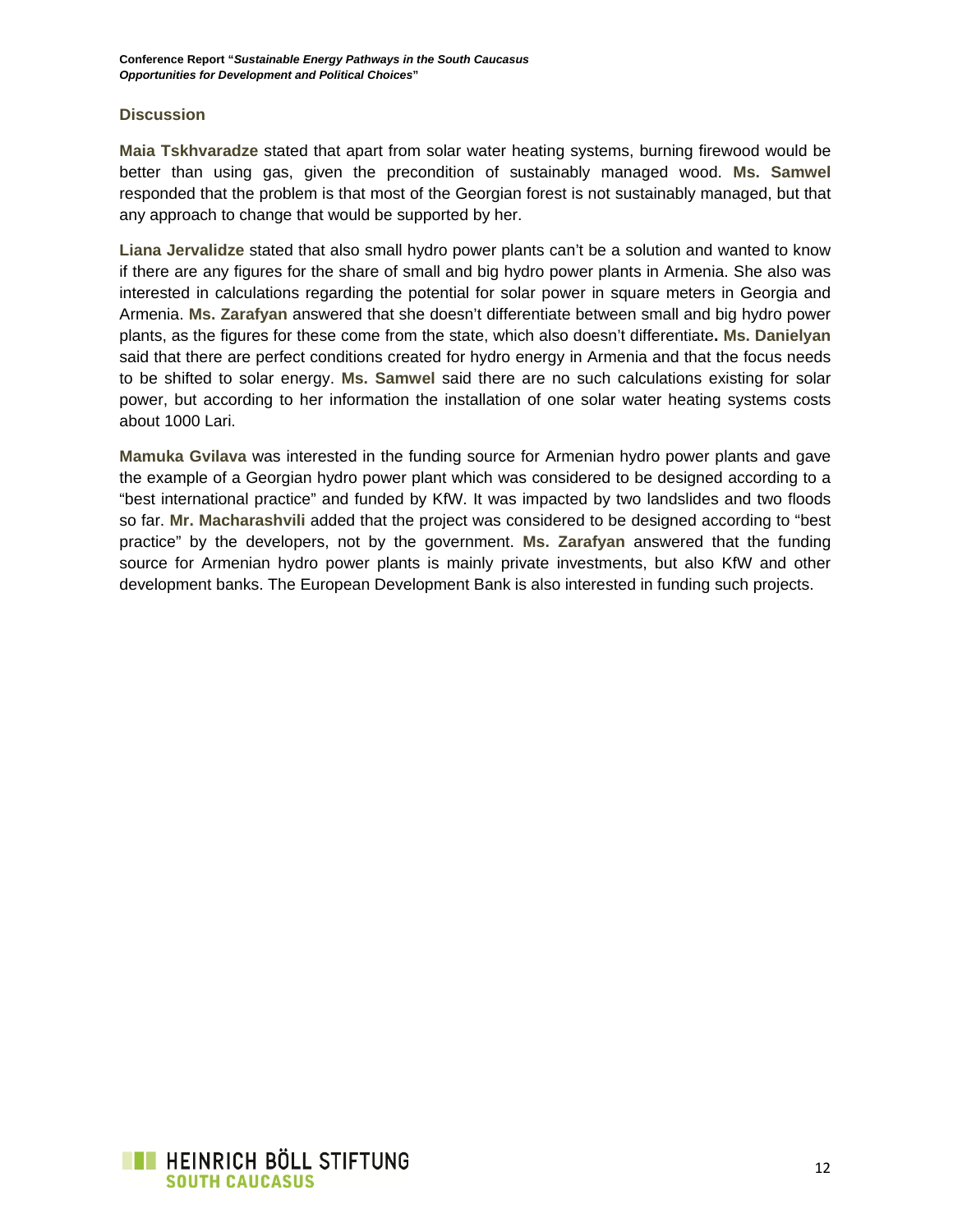## *8 Session 4: Climate Politics and Preparation for COP 21*

Speakers:

**Marina Shvangiradze** (Georgia) – Manager of Georgia's Third National Communication to the UNFCCC, Government of Georgia/UNDP

**Maia Tskhvaradze** (Georgia) – Climate Change office of the Ministry of Environment and Natural Resources of Georgia

**Muslum Gurbanov** (Azerbaijan) – Head of Environmental Laboratory of the Institute for Radiation Problems of the Academy of Sciences in Azerbaijan

Moderator: **Tamar Antidze**, Climate Change Program Coordinator, South Caucasus Regional Office of Heinrich Boell Foundation

**Ms. Shvangiradze** said that ahead of the Paris summit this year, Georgia as a small emitter is mostly stressing on its vulnerability. If we have a look at the figures,  $CO<sup>2</sup>$  emissions have rapidly decreased since 1990 and are increasing again since 1995. In 2011, emissions were just little more than a third of that of 1990. Whereas in the 1990s, there was an increase of thermal energy electricity generation, the share of hydro electricity generation grew after 2000. Forecasts say that the import of energy will rise by 70 percent until 2030, so the reduction strategy is fully directed into the reduction of imports. While energy production is very clean already today in Georgia, the transport sector might switch to natural gas to get cleaner. The government is mainly focused on hydro energy, whereas energy efficiency measures and renewable are mainly implemented by the NGO sector and municipalities. In Georgia, only the emission reduction policy is bringing all the players connected to emissions together.

**Ms. Tskhvaradze** explained the system of "Intended Nationally Determined Contributions" (INDC) ahead of the Paris summit. As Georgia is affected by climate change, it is important for the country to reduce emissions, even though its share of emissions is very low. In a moderate forecast, the country's emissions will double until 2030. Georgia's proposed INDC structure contains a 15 percent reduction from the baseline as unconditional reduction and a 25 percent reduction from the baseline as conditional reduction in a timeframe from 2021 to 2030.

**Mr. Gurbanov** shared the details with respect to INDC preparations in Azerbaijan. He stated that Azerbaijan considers it important to adopt an internationally legally binding agreement under the convention applicable to all parties leading to climate resilient sustainable development. The INDC preparations include a reduction of greenhouse gas emissions by 35 percent in 2030 compared to the base year of 1990. The country has already met this goal, but will face challenges in holding it, for example by population growth. Mr. Gurbanov said that the country has to make efforts when it comes to energy efficiency in the energy sector – by constructing new and refurbishing old power plants for example, by switching to gas as a fuel, by reducing loss of transmission lines. The transport sector especially needs to reduce emissions, here first steps have been made by introducing electrical trains connecting cities and towns in the country and by the reduction of speed limits. The household sector has a huge potential when it comes to energy efficiency.

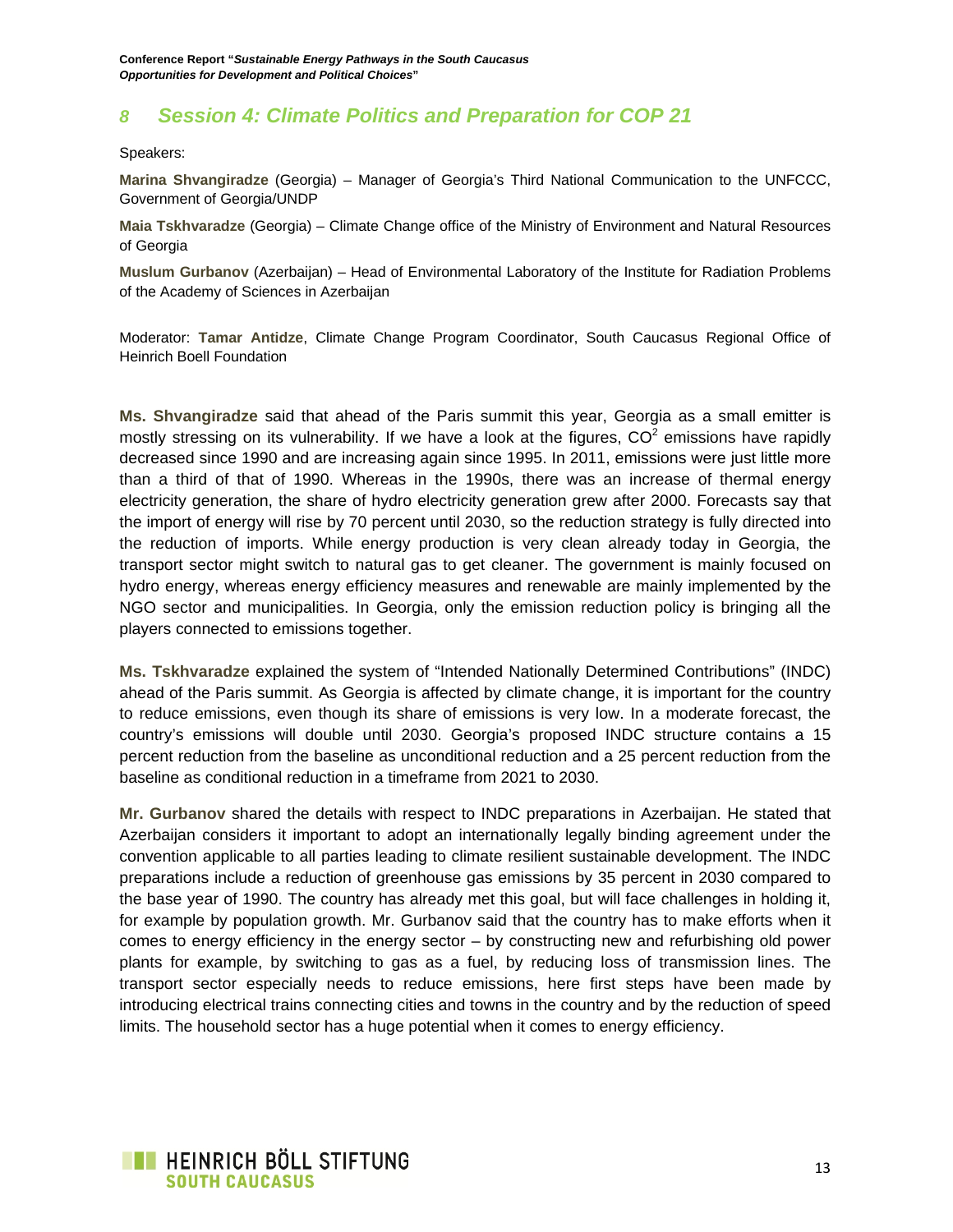#### **Discussion**

**Stella Namgaladze**, who pointed out that she was speaking as an activist, said that there is optimism in Georgia regarding the Paris summit, but we have to talk about the culture of consumption and think about our future. She stated that we also have to take into consideration the attempts of the USA to reduce the high standards in the EU via free trade and that it is hard to trust the Georgian government because it mostly follows business interests. **Ms. Tskhvaradze** responded that the INDC is a general document without detailed aims yet. We will see more when it gets more detailed. By 2016 there will be a new draft law adopted concerning the energy efficiency of the buildings.

**Mamuka Gvilava** said that the structure of the Georgian economy is not comparable to what it was in the 1990s anymore and highlighted the importance of the realistic benchmarks**. Ms. Shvangiradze** responded that the 1990 benchmark is used for developing countries, for developed countries it is the year 2000. **Ms. Tskhvaradze** stated that the Ministry of Environment uses 2013 as a baseline for BAU scenario and not 1990. Mr. Gvilava again stressed that Georgia should focus on its time of independence and not take Soviet Union figures as a benchmark. **Ms. Pasoyan** responded that 1990 was the last year the South Caucasus countries had decent energy balance until 2010 (in case of Armenia), so it is an important and realistic benchmark.

**Irakli Macharashvili** expressed his mistrust to MARKAL model. The main reason of his skepticism was the fact that when the planning of the hydropower sector was undertaken and capacity of the planned HPPs was defined according to 10 percent sanitary flow calculations. Such approach has drastic ecological and social affects and misleads the investor as well. **Ms. Anna Sikharulidze**, the specialist working on MARKAL model with Ministry of Energy remarked that the model is quite flexible and the 10% can be easily changed to any other number if that specific sector introduces different regulation or parameter.

**Liana Jervalidze** remarked that the problems Georgia is facing now with adopting European regulations are based on the fact that former reforms were made under US advisory, which could be simplified as "the market solves every problem".

**Mamuka Gvilava** also highlighted the problems related to Black Sea coast erosion and wondered at what extent it is covered by third national communication. **Ms Shvangiradze** responded that in the document the issues of coast erosion is emphasized and number of recommendations and strategy are included for minimization of that problem.